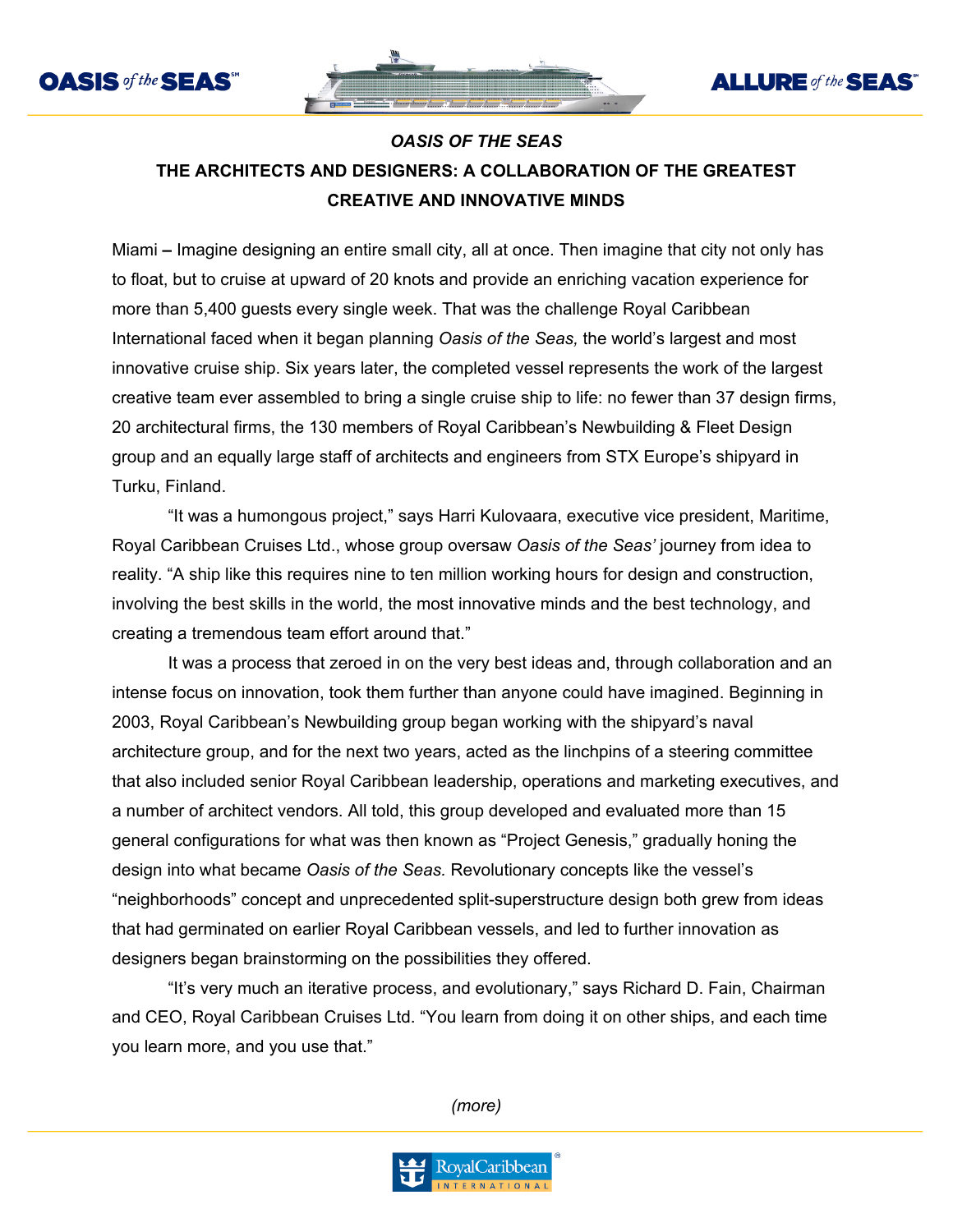As the design process matured, Royal Caribbean brought in many of the world's leading architecture and design firms, specialists in such areas as restaurant and nightclub design, theaters and entertainment venues, hotel design, landscape architecture, lighting, graphic design, art, and even the manufacture of classic carnival carousels. Proposals from competing firms were evaluated to choose the best ideas for critical spaces like Central Park, Boardwalk and the Royal Promenade. At intensive multi-day sessions, designers would present their ideas to the steering committee and their fellow architects and designers, and everyone was encouraged to share their comments and suggestions as a way of ensuring that all aspects of *Oasis of the Seas'* design – from big concept spaces like Central Park to small details such as elevator button panels – were orchestrated to create an overall look and feel.

"The design team has really worked to make sure everything harmonizes, but there's also a lot of serendipity here," added Fain. "One of the problems with, say, planned communities is that it's all plain vanilla. What makes *Oasis of the Seas* special is how well quite disparate elements fit together. Almost anywhere you go on this ship, you're going to see places of wonder, where you turn a corner and you're surprised, because you never expected to see what you're seeing."

The A-list design and architecture firms that contributed their talents to *Oasis of the Seas*  included:

## **Atkins Global** (London, UK)

Atkins is a multidisciplinary architectural and design consultancy with 18,000 creative staff in more than 200 offices worldwide, serving the needs of clients from sketch to reality. Under the leadership of Tom Wright, Kevin Johnson and Kate Lockey, an Atkins Global team created much of the design for the Royal Promenade, Boardwalk, Central Park, and the Rising Tide Bar, the first moving bar at sea that travels elevator-like between the Royal Promenade and Central Park. Another Atkins contribution – two huge, arched glass skylights known as the Crystal Canopies – also allows natural light filter down from park to promenade.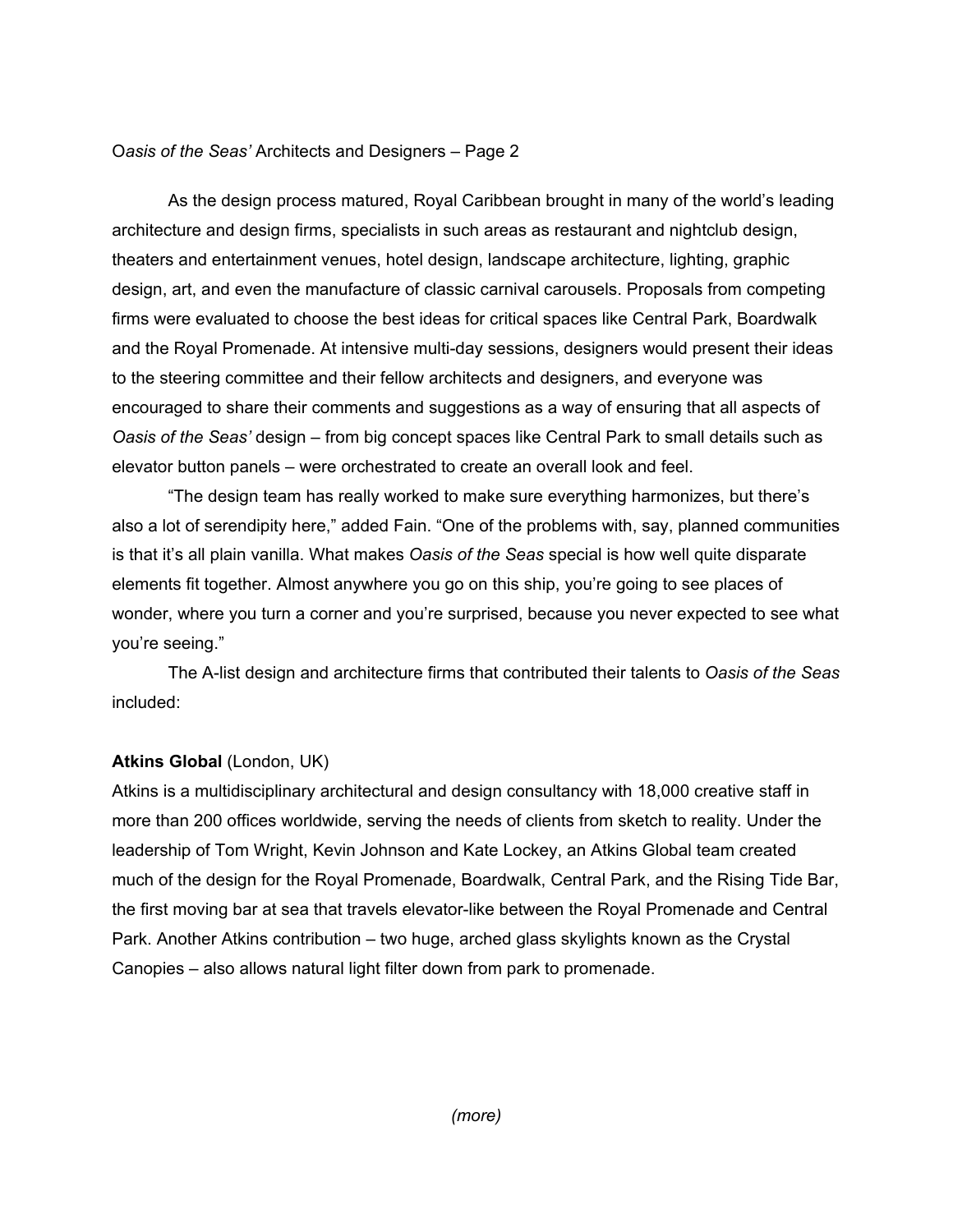## **Arkitektbyrån AB** (Gothenburg, Sweden)

Arkitektbyrån AB's work includes a wide array of architectural design involving residential blocks, office buildings, city planning, stadiums and shipbuilding. A Royal Caribbean design partner since 1995's *Legend of the Seas,* for which Lars Iwdal and Jan Akerblad created the first mini-golf course on the open decks, Arkitektbyrån has been instrumental in creating all of the open decks for *Oasis of the Seas,* including the Solarium and Solarium Bistro, Main Pool, Beach Pool, H20 Zone, Sports Pool, Sports Court, FlowRider and zip line. They were also responsible for designing the Youth Zone kids and teens center.

## **BG Studio International** (New York, USA)

A worldwide leader in creating signature hospitality, luxury commercial and intimate residential interiors, BG Studio is also internationally recognized for its award-winning cruise ship and maritime interiors. For *Oasis of the Seas,* BG Studio founders and partners Francesca Bucci and Hans J. Galutera brought their unique design savvy and savior-faire to the Jazz on 4 music lounge, the Comedy Live club, and 150 Central Park, the ship's signature fine-dining restaurant.

## **Carousel Works** (Ohio, USA)

Carousel Works is the world's largest manufacturer of hand-carved wooden carousels, bringing back the lights, music and magic of the classic carnival carousel one city – and one cruise ship – at a time. From design to installation, Carousel Works takes pride in providing each customer with the utmost quality of craftsmanship, the unique aesthetics of its experienced artisans, and the dream-like quality of its wooden and brass carousels, each of which is hand-crafted as a truly original design, touching the hearts of all ages.

## **Gensler** (Chicago and New York, USA)

Gensler is a global architecture, design and planning firm with more than 2,100 professionals in 32 offices in Asia, the UK, the Americas and the Middle East, delivering projects as large as a city and as small as a task light. For *Oasis of the Seas,* Gensler has brought its specialized design experience to all the ship's retail and shopping venues, including Boardwalk's Candy Beach, Star Pier teen shop, and Pinwheels kids' shop; Royal Promenade's Prince & Greene and Regalia boutiques and Focus photo shop; the Pool Deck's Breeze sundry shop; and Central Park's portrait studio, Picture This.

*(more)*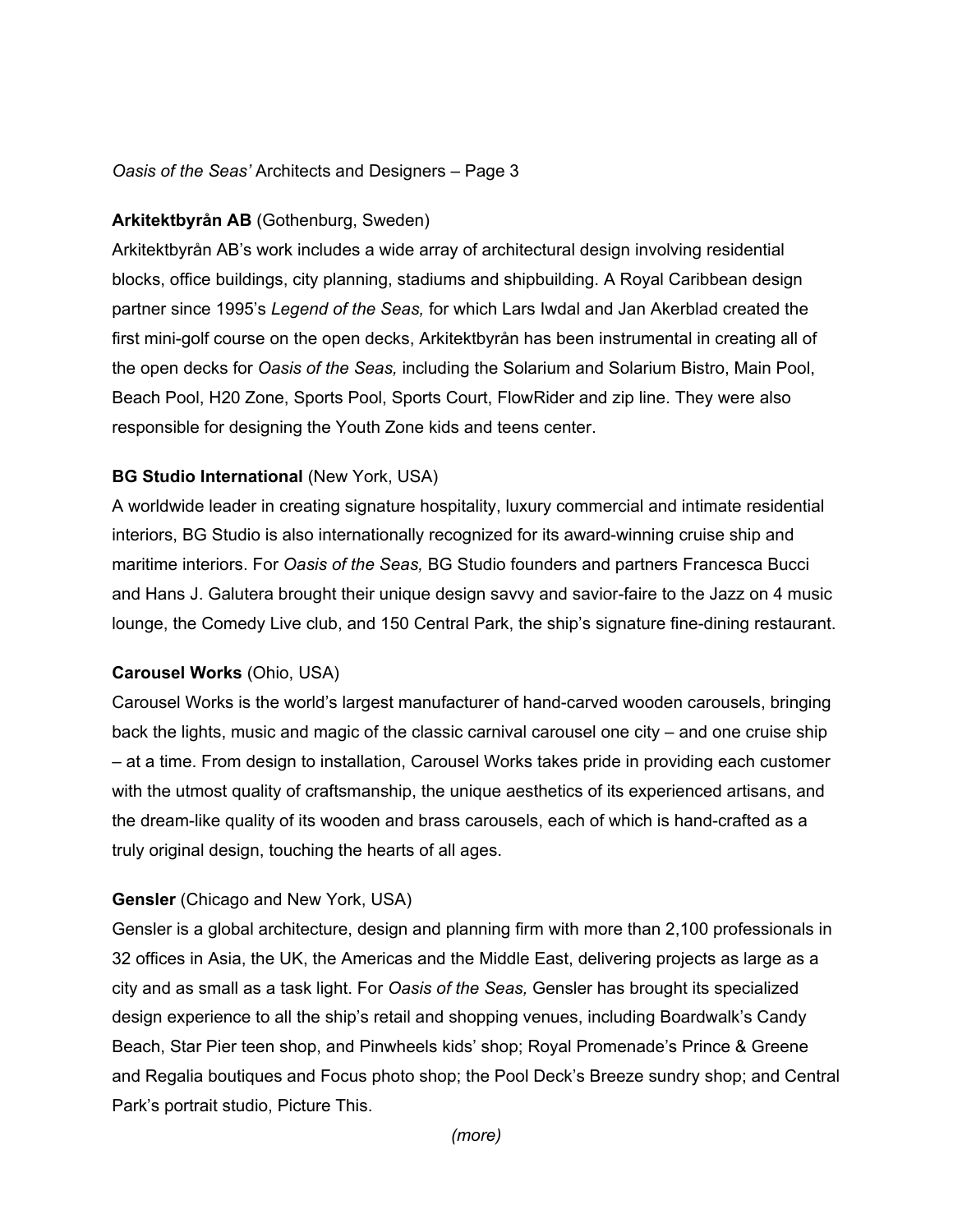# **Morris Nathanson Design, Inc.** (Rhode Island, USA)

Established in 1967, Morris Nathanson Design, Inc is a full-service interior design firm renowned for its work in the restaurant and hospitality industries. For more than 40 years, founder Morris Nathanson, ASID, has personally guided what is now a family-run business, along with his son, Josh, and daughter, Kim. Some of the firm's signature spaces aboard *Oasis of the Seas,* created under the leadership of designer Elizabeth Slader, include the Royal Promenade's Globe and Atlas Pub, Sorrento's Pizzeria and Café Promenade; Boardwalk's Seafood Shack and Boardwalk Donut Shop; and Central Park's Vintages wine bar and Park Café.

## **NB&D** (Miami, USA)

Established in the late 1990s, the creative division of the Newbuilding & Fleet Design (NB&D) group is Royal Caribbean Cruises Ltd.'s in-house team of approximately thirty designers, who work to develop innovative concepts and designs for both newbuilds and revitalized ships, and to ensure their implementation while maintaining a consistent brand quality throughout the fleet. Under the oversight of Design Manager Christopher Love, the team's charge for *Oasis of the Seas* included designing the Loft Suites, Viking Crown Lounge, Pinnacle Chapel and Lounge, Boleros Latin bar, the Schooner Bar, the Champagne Bar, Giovanni's Table, Cupcake Cupboard, Pets at Sea and others. Under Design Manager Jodi Barozinsky, NB&D also oversaw external design firms from around the world, all of whom innovate and create the highest standards within the Royal Caribbean brands.

## **RTKL** (Coral Gables, USA)

Founded in 1946, RTKL is a worldwide architecture, engineering, planning and creative services organization with more than 900 employees and 10 offices around the globe. The firm's portfolio spans the spectrum of hospitality design, from cruise ships, mountaintop ski resorts and spas to 1,500-room city hotels and comprehensive hotel evaluations and renovations. RTKL's 24 years of cruise ship design experience includes Royal Caribbean International's Freedom-class ships. Under Greg Walton, RTKL designed *Oasis of the Seas'* elegant, three-deck Opus main dining room, plus Casino Royale, the Conference Center, and lobbies, lifts and landings.